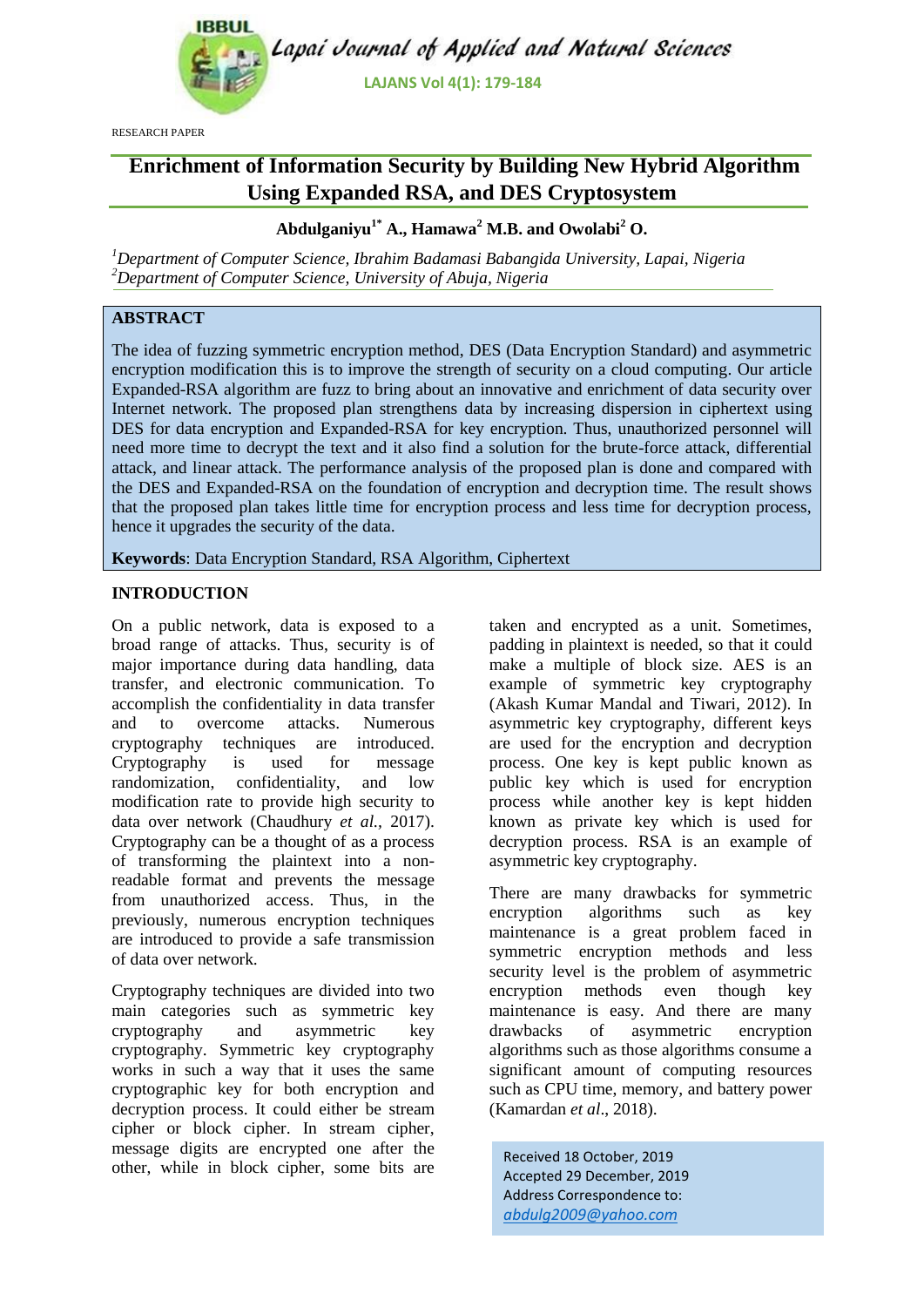A proposed protocol architecture by Ren (Dixit *et al.*[, 2018\)](#page-5-1), the DES algorithm is used for data transmission due to its efficiency. The RSA algorithm is used for the key encryption of the DES due to the advantages it carries in key cipher. The combination of the session key from RSA encryption and the cipher text from DES encryption are sent out. The decryption algorithm is the reverse direction of encryption algorithm. The limitation of this research is using traditional RSA algorithm which most hackers has been working had to bypass. We need to upgrade the RSA algorithm to strengthen security surrounding data.

Therefore, the main target for ensuring security is to develop new hybrid cryptography protocol. This new security protocol using combination of both DES and Expanded encryption RSA cryptographic techniques is proposed by merging both symmetric and asymmetric techniques by a way that avoids the disadvantages of the existing hybrid protocols. This will increase the security of the key plus increasing security using hybrid cryptography. Finally, we will have cipher text cannot be decrypted except the recipient.

## **RSA Algorithm**

RSA (Rivest Shamir Adleman ) is an asymmetric key cryptography, which uses different keys for encryption and decryption process such as public key and private key, respectively. The practical difficulty of factorization of two large prime numbers defines the security of RSA algorithm [\(Aules](#page-4-2)  [Centeno](#page-4-2) *et al.,* 2016). The RSA plan is as follows:

# **Key generation:**

- 1. Select two enormous random prime numbers, *p* and *q* of approximately equal size that their product  $n p * q$  is desired bit length.
- 2. Calculate *n p* \**q* and Ø(*n*)(*p* −1)\*(*q* −1).
- 3. Select a positive integer *e*, such that 1<*e*   $\langle \emptyset(n), \text{ such that GCD } (e, \emptyset(n)) \rangle$
- 4. Calculate the value of secret Exponent *d*,  $1 < d < \emptyset$ (*n*), such that  $e * d$  1(mod

Ø(*n*)).

5. The pair  $(e, n)$  is a public key and  $(d, n)$ is a private key. The values *d*, *p*, *q*, and  $\varnothing$ (*n*) should be kept as a secret.

#### where

- $\bullet$  *n* is modulus.
- *e* is the public exponent or encryption exponent or simply the exponent, and • *d* is the secret exponent or decryption exponent.

#### **Encryption:**

Suppose user *A* wants to send message "*m*" to user *B*.

- 1. Procure the public key (*e*, *n*) of user *B*.
- 2. Represent the plaintext as positive integer *m*.
- 3. Calculate the ciphertextc  $m^e$  mod  $n$ , using user *B*"s public key.
- 4. Send the ciphertext*c* to user *B*.

#### Decryption:

User *B* will retrieve the original message from cipher text.

- 1. Use private key  $(d, n)$  to compute *m*  $c<sup>d</sup>$ mod *n*.
- 2. Extract the plaintext *m* from *c*.

**DES (Data Encryption Standard)** *Algorithm* A symmetric key block cipher DES (Data Encryption Standard) based on Feistel Cipher. Works on 16 round Fiestel Structure and with a block size of 64 bit. It has a effective key length of 56 bits. As 8 of the 64 bits of the key are not used by the algorithm (8 of those bits are used for parity checks). It can run in four various modes by encrypting blocks one by one or by making cipher block dependent from former blocks. But it is very easy to crack the key with the unreasonable force which involves trying every possible key until you find the right one and maximum it would take 2^56. So company came with the successor to DES which is 3DES IN which we execute three iterations of the DES algorithm to raise key length from 56 bit to 168 bits but it's comparatively slower than DES [\(Usman](#page-5-2) *et al.,* [2017\)](#page-5-2).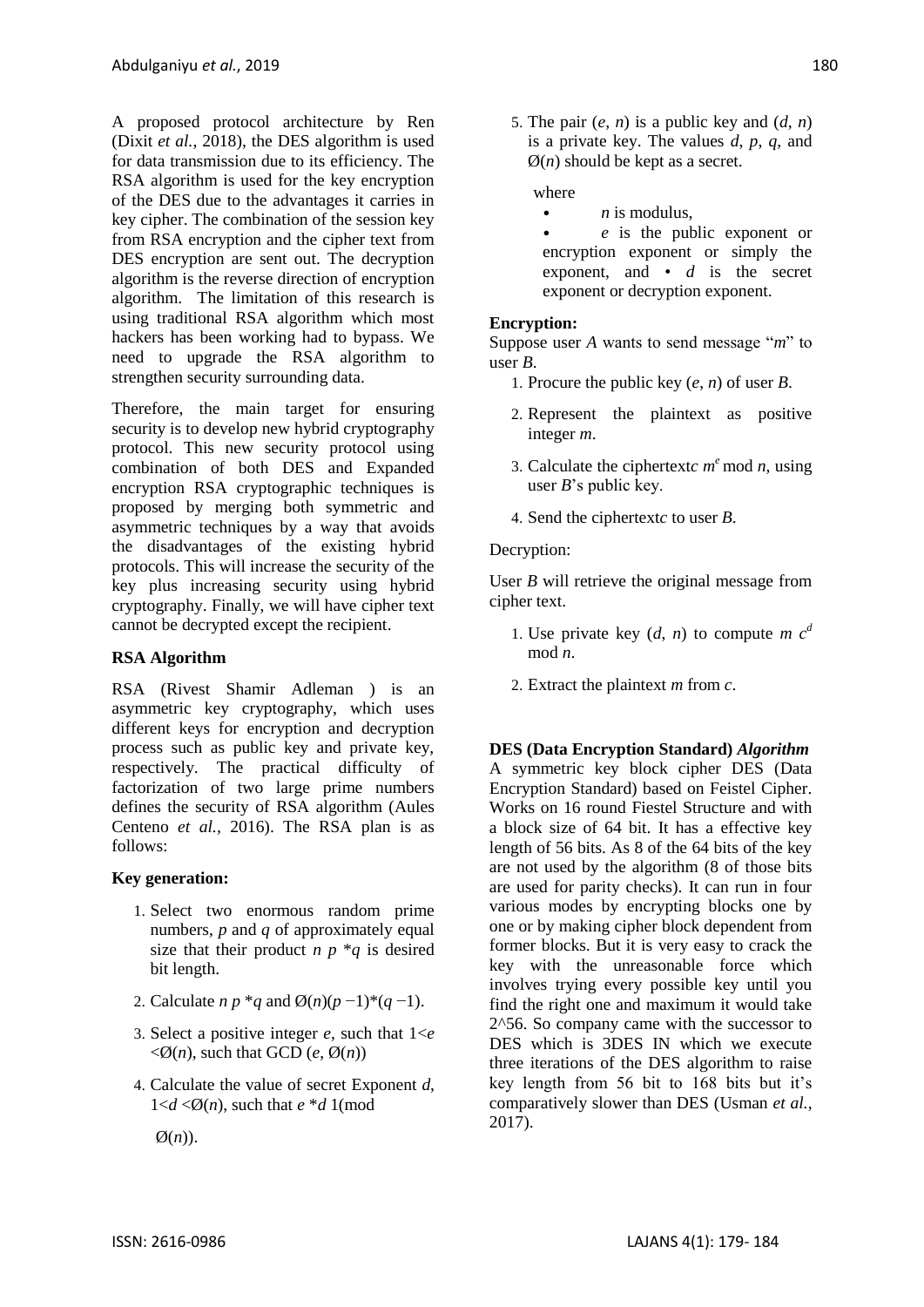

Figure 3. workflow of DES

# **Pervious Work Done**

There are many solutions which are available for solving data security in data centers but putting into practice strong security for which big data (size > 1Terra Byte) being approached to the data center is one of the interesting topics. According to [\(Chaudhary et al., 2018\)](#page-4-3), big data based on digital information has been doubling every 2 years since 2011. Based on the recent research, estimate also suggested that 2.5 zettabytes  $(2.5 \times 10^{21}$  bytes) of data were handled in 2012. Keeping privacy is another major issue in data center which handles the data using proper management techniques.

[\(Chandravathi and](#page-4-4) Lakshmi, 2017) Their research aims to bring security of data in the Cloud using Multiplicative Homomorphic Approach. This encryption process is done with RSA algorithm, Shor's algorithm is used for generating Public Key Component, which improves the security Shor"s algorithm plays as essencial role in producing public key. Plain Text Message is encrypted with Public Key to produce Cipher Text and for decryption Chinese Remainder Theorem (CRT) is used to speed up the calculations. By doing so, it shows how the CRT representation of numbers in Zn can be used to execute modular exponentiation about much more efficiently using three extra values pre-calculated from the prime factors of n. Hence, security is improving in the cloud provider. This researcher tries to add a fair performance of the most used RSA (Rivest-Shamir-Adleman) algorithm in the data encryption.

However, this approach poses privacy concerns. Mostly with popular cloud services, the control over the privacy of the sensitive

data is lost. Even when the keys are not shared, the encrypted material is shared with a third party that does not necessarily need to access the content. Moreover, untrusted servers, providers, and cloud operators can keep identifying elements of users long after users end the relationship with the services. Indeed,

[\(Aules-Centeno](#page-4-2) *et al.,* 2016) research aims to perfect the RSA encryption algorithm and thus increase the security, integrity and availability of information. The results show the efficiency and functionality of the RSA algorithm in terms of information security. Also, we can see that time, memory, processor and network performance when performing encryption and decryption are lower than other RSA solutions, because computations are performed on the client and server. The main restriction was that when the size of implementation increases then the number of rounds unrolled or pipelined was increased and this increase was partially offset by the packing of the round keys within the round structure.

[\(Cordova](#page-5-3) *et al.*, 2017; [Davis, 2017\)](#page-5-4)Their examination aims to offer security of information within the Cloud utilizing, increasing Homomorphic Approach. This coding procedure is completed with RSA algorithmic rule, Shor's algorithmic rule is employed for generating Public Key part, that improves the safety Shor's algorithmic rule plays as imperative half in generating public key. Plain Text Message is encrypted with Public Key to supply Cipher Text and for decoding Chinese Remainder Theorem (CRT) is employed to accelerate the calculations. Thus, it demonstrates however the CRT portrayal of numbers in metal is used to perform isolated operation regarding fruitfully utilizing 3 extra esteems pre-processed from the prime variables of n. Thus, security is improved within the cloud provider. This individual tries to expand an affordable execution of the foremost usually utilised RSA (Rivest-Shamir-Adleman) algorithmic rule within the encoding. The key limitation of those schemes was that they supply security to a specific parameter at the value of different.

[\(Barnes, 2016\)](#page-4-5) Proposed RSA algorithm using three Mersenne primes as against the traditional RSA algorithm of two normal primes. The important aspect of RSA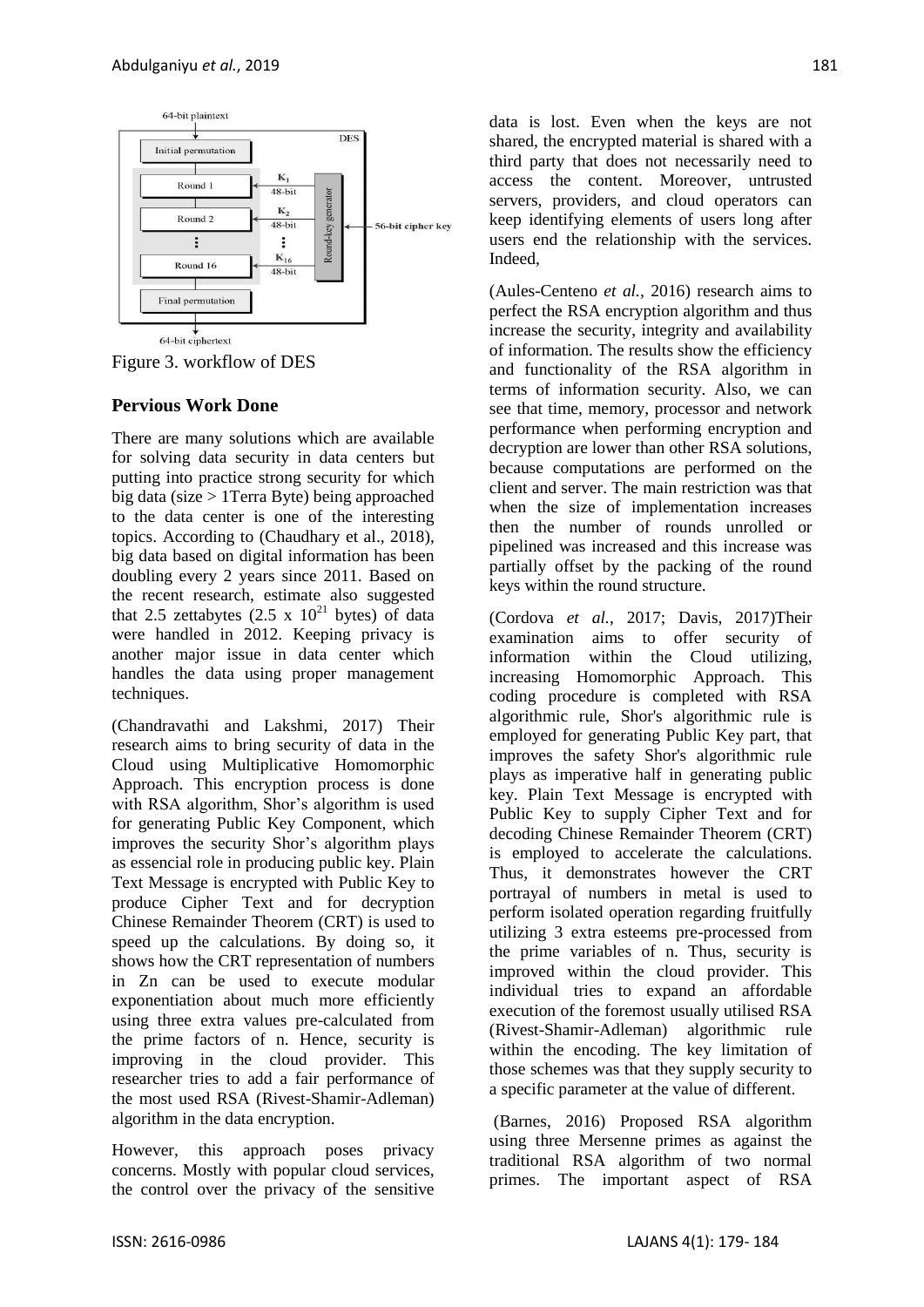cryptography is the selection of public key and generation of private key. Public key can be generated randomly. The security of RSA is based on the hope that the encryption function is one way and so it is computationally infeasible for an intruder to decrypt a cipher text. Mersenne primes are used to enhance the security. The strength of large prime number is dependent on three factors, p, q, and r. It is deemed to be difficult to break the large number into three. The limitation of their research is the use of Mersenne primes numbers, which means only selected prime numbers can be used. In their result the algorithm is generated using only small numbers, and proposed algorithm were never verify using any mathematical tools like MATLAB.

Another approach was proposed for combining symmetric and public key methods in [\(Cordova](#page-5-3) *et al.,* 2017) research on implementation of multi-level encryption using the Data Encryption Standard (DES) and a modified version of the RSA Algorithm, the multi-prime RSA. In Her research multi-level RSA and DES overcome the disadvantage of using DES encrypting key. The cryptography tools used are RSA, DES and Random Number Generator. This technique is more profound on small amount of data like passwords.

# **PROBLEM DESCRIPTION**

Most companies store business and individual information over the Internet or cloud computing. Much of the information stored is highly confidential and not for knowing publicly. Data encryption is most traditional technique that secure highly confidential information by using some conventional algorithm, which already exist or prewritten. Most powerful part of encryption technique is key generation, which has two parts, one is symmetric key generation and another is asymmetric key generation. Nowadays hackers are easily capable to break the key with the help of modern high computing machines. Current need is strongly modifying encrypted data which cannot be decrypt through cryptanalysis.

We have concluded after literature study that the best method to provide security to data is to use symmetric DES and Expand asymmetric RSA algorithms on the data at same time. We

used DES to encrypt our data, then the private key is being encrypted by using our expanded RSA algorithm for more data security. The reason behind using DES symmetric algorithm is that it takes less amount of time in cryptographic operations compared to asymmetric algorithm. Our research target on how to expand the prime number of RSA algorithm so to make it difficult in predicting the prime factor. We also changed the public key of RSA before sending the modification to the receiver.

### **PROPOSED METHOD**

Extended-prime RSA is a variation of RSA in which the modulus is the result of in excess of two particular primes. The upside of Extended-prime RSA over standard RSA lies with the expansion of numbers of prime, this will strengthen the security process [\(Liu](#page-5-5) *et al.,* [2018\)](#page-5-5). The encryption procedure is also modified to strengthen the standard of RSA.

We start by showing a streamlined variant Extended-prime RSA. For any whole number.

# **A WORKING EXAMPLE**

Here small prime numbers are used for convenience; Let the plaintext:  $2530$  r $\geq 2$ , r prime RSA comprises of the accompanying seven algorithms:

#### *Method of generating Key in Proposed Scheme:*

Phase 1: Let F,G,H,I represents a large prime number

Phase 2: The product  $n = F*G*H*I$  and phi (n)  $=$  (f-1) (g-1) (h-1) (i-1).

Stage 3: Select e with a definitive target that  $(e, phi(n))$  are overall co-prime.

Stage 4: Pick out two whole figure j and k to such an extent, to the point  $j=ke^2$ .

Stage 5 Solve  $e=$  sqr( $i/k$ )

Stage 6: Find d by utilizing the recipe  $e^*d = 1$ mod (phi(n)).

#### *Encryption for Proposed Scheme:*

To scamper the substance M step are as per the going with:

Stage 1: Suppose the sender wish to send some text message to someone whose public key is (n, e). The sender then represents (n, e) with (n, j), (n, k)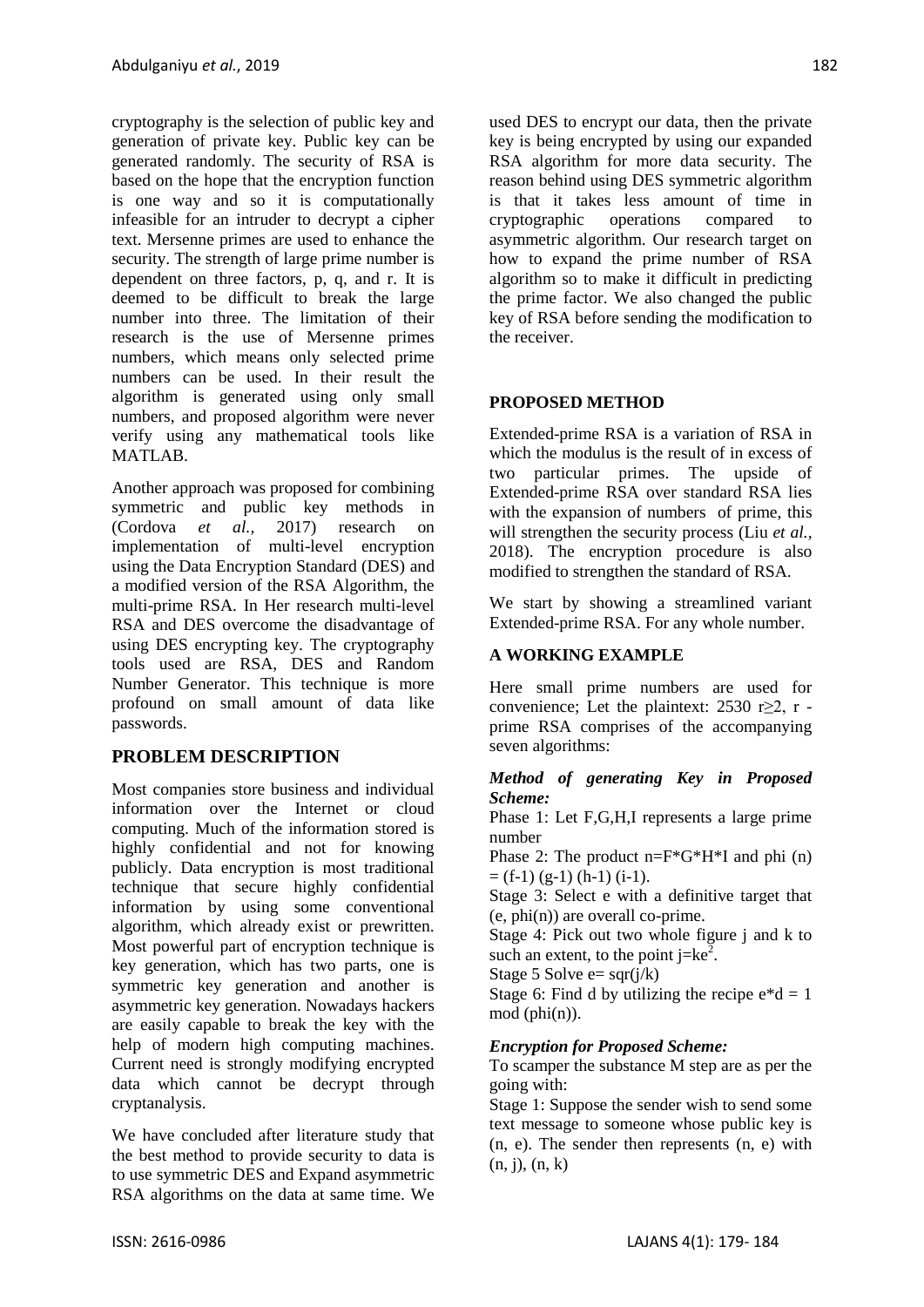Stage 2 Represent the plaintext message as a positive message as a positive integer.

Stage 3: Calculates the cipher text:  $C=M<sup>e</sup>$  mod (n)

Stage 4: Send the cipher text to the receiver.  $C = M^{(j/k)1/2}$  mod n

Stage 5 Send the cipher text to the receiver.

### *Decryption for Proposed Scheme:*

 Recipient does the following: Stage 1 Use the private key (n, d) to compute calculate plaintext:

 $M = C<sup>d</sup> \mod(n)$ 

Stage 2: Extract the plaintext from the message representative M.

### *Key Generation:*

Generate three large prime numbers:  $f = 101$ ,  $g = 103$ ,  $h = 107$ ,  $i = 109$ 

- (1) Calculation of parameters:  $N = f x g x h x i$  $= 101$  x 103 x 107 x 109 = 121, 330, 189
- (2) phi(n),  $\emptyset$  (N) = (f 1) (g 1) (h 1) (i 1)

 $100 \times 102 \times 106 \times 108 = 116, 769, 600$ 

- (3) Gcd(e,phi(n))=1 public key e=  $140$
- (4) Choose two integers j and k such that  $\{ \text{sqr}(j/k)=e \}$ a.
- (5) The public key pairs are: {j, n}: {1176000, 121, 330, 189}
- {k, n}: {60, 121, 330, 189}

(6) private key d=  $47762873$ 

#### **Encryption:**

(1) Selecting the random integer "a" such as:

GCD(a, 1337243153) = 1  $a=202$ (2) Cipher texts: [C1= 106310778] [C2= 707324781]

# **Decryption for Proposed Scheme:**

 $140d \pmod{116, 769, 600} = 1$ 834, 068.5714  $0.5714284 \approx 1$ 66, 725, 477.37  $\approx 66, 725, 477$ 

#### **RESULTS AND DISCUSSION**

While using the above stated methodology, we came across various advantages of using the Expanded RSA along with DES cryptosystem which is an advancement over simple RSA. The data is encrypted using Expanded RSA, and DES cryptosystem, so data is successfully and securely stored on cloud. Proposed system is highly efficient against malicious data it provide high security and higher execution time. Hybrid encryption RSA along with Advanced Encryption Standard or DES has ensured efficiency, consistency and trustworthiness in cloud servers. During communication along with its application in cloud computing and to improve the security of cipher text or encrypted data in cloud servers along with reducing the consumption of time, cost and memory size during encryption and decryption. Hybrid encryption algorithm along with DES which is an improvement over simple RSA we can conclude that as the exponent size increases beyond 1024 bits, there is a significant difference between Original RSA and the proposed algorithm. However, it is efficient in terms of Brute Force attack, Timing Attack as well as Mathematical attacks.

#### **REFERENCE**

- <span id="page-4-1"></span>Akash Kumar Mandal, C. P. a. M., & Tiwari, A. (2012). Performance Evaluation of Cryptographic Algorithms: DES and AES. *IEEE Students' Conference on Electrical, Electronics and Computer Science*, 1-5.
- <span id="page-4-2"></span>Aules Centeno, H. M., Meneses, F., Fuertes, W., Sancho, J., Salvador, S., Flores, D., .. . Nuela, D. (2016). RSA encryption algorithm optimization to improve performance and security level of network messages.

<span id="page-4-5"></span>Barnes, J. (2016). *Nice numbers*: Springer.

- <span id="page-4-4"></span>Chandravathi, D., & Lakshmi, P. (2017). Advanced Homomorphic Encryption for Cloud Data Security. *JOIV: International Journal on Informatics Visualization, 1*(1), 1-4.
- <span id="page-4-3"></span>Chaudhary, R., Jindal, A., Aujla, G. S., Kumar, N., Das, A. K., & Saxena, N. (2018). LSCSH: Lattice-Based Secure Cryptosystem for Smart Healthcare in Smart Cities Environment. *IEEE Communications Magazine*, 25.
- <span id="page-4-0"></span>Chaudhury, P., Dhang, S., Roy, M., Deb, S., Saha, J., Mallik, A., . . . Kumar, S. (2017). *ACAFP: Asymmetric key based cryptographic algorithm using four prime numbers to secure message communication. A review on RSA algorithm.* Paper presented at the